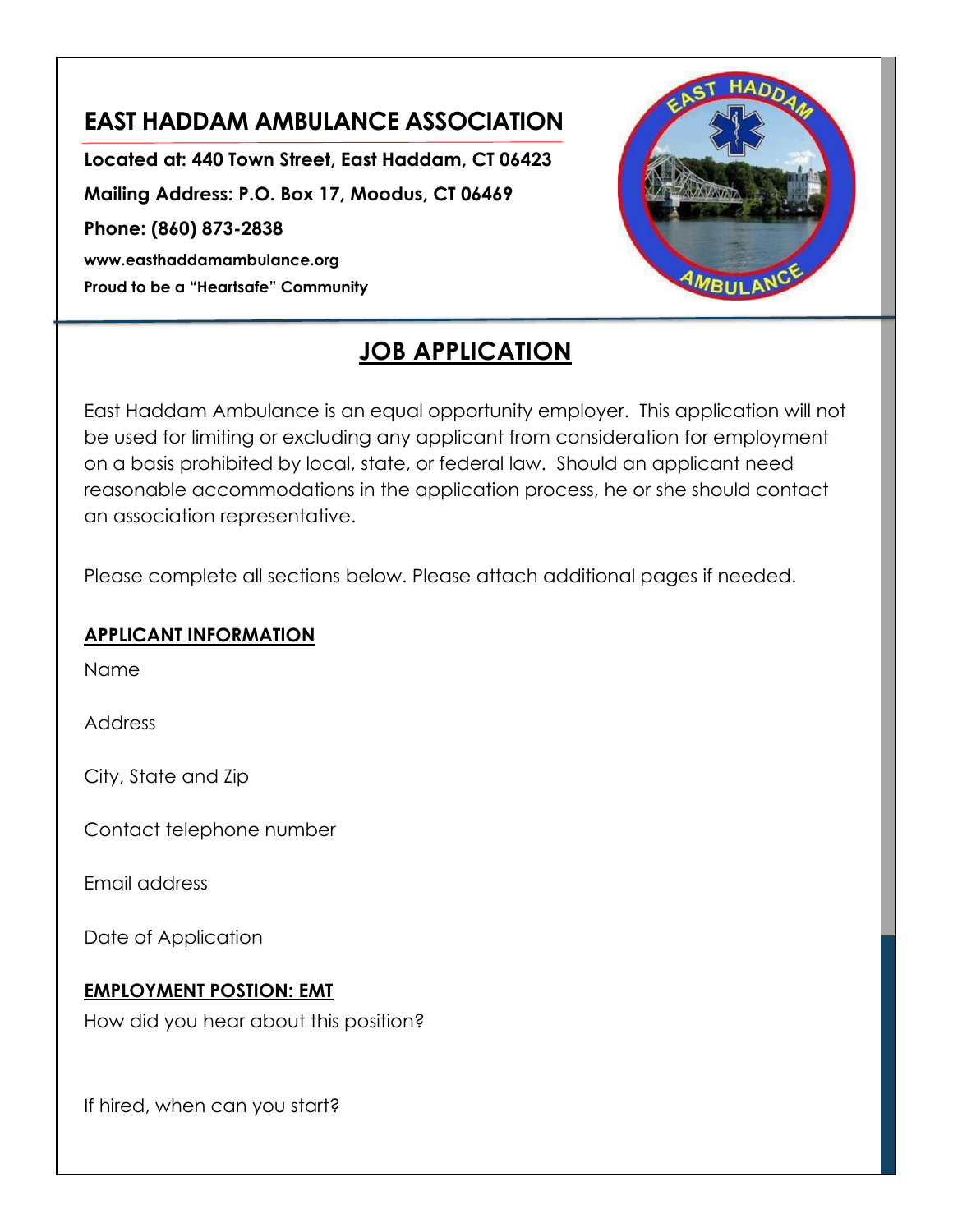#### **PERSONAL INFORMATION**

Do you have any friends, relatives or acquaintances that are members of or work for East Haddam Ambulance? \_\_\_\_\_\_\_\_\_ YES \_\_\_\_\_\_\_\_\_\_\_\_ NO If yes, please provide names and relationship:

Are you 18 years or older?

Are you a United States citizen or approved to work in the United States?

What documents can you provide to work in the United States?

## **JOB EXPERIENCE**

Please list all skills, certifications, training and experience that you have as they pertain to this position:

#### **EMPLOYMENT HISTORY**

Please list your past 3 employment positions. Include name of the company, dates employed, job title and responsibilities, supervisors name and contact information and your reason for leaving.

1.

2.